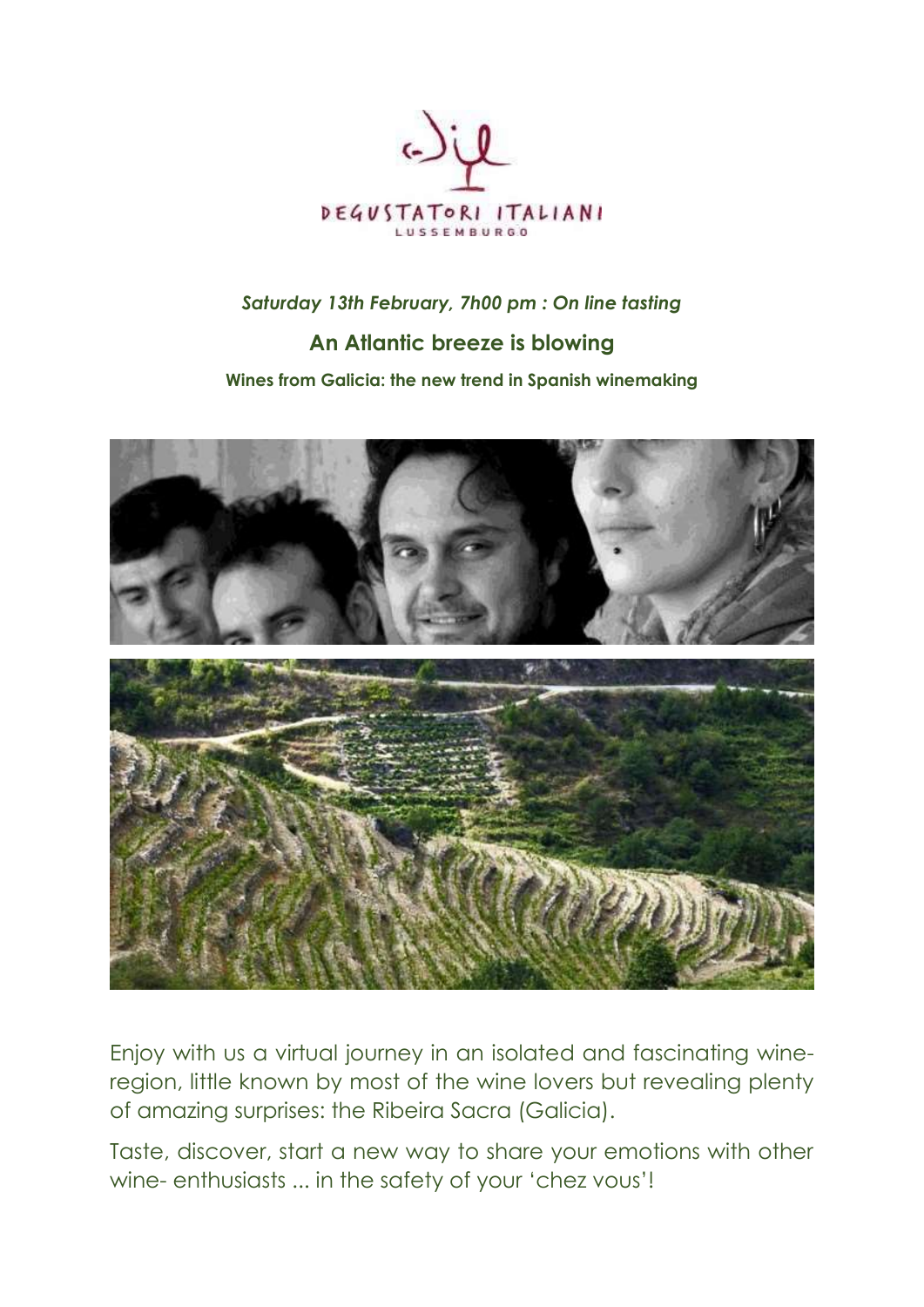The Wines :

Domino do Bibei, Lalume 2016 (White, 100% Treixadura)

Domino do Bibei, Lalama 2015(Red, 90% Mencía 10% other local grapes). Robert Parker: 92/100

The format:

-Book your participation by mail (dil.degustatori@gmail.com)

-Transfer 40 euros for your participation (an exceptional price only for this occasion!) to our accounts

Degustatori Italiani Lussemburgo

IBAN : LU59 0019 4055 7483 4000

-Receive a tasting kit at home (Luxembourg-city and surroundings) containing: the two bottles for tasting and their tasting sheets. (If you prefer you can pick up your tasting kit in Luxembourg City Center)

- On February 13th, 2021 at 7, 00 p.m. log on to Zoom (you will simply have to click on a link that we will send you by email) well equipped with: bottles, glasses, bottle openers and above all your enthusiasml

-Participate in the live streaming tasting: together we will analyse the wines and share our opinions, we will explore wonderful vineyards in the Valley of Bibei and the potentials of its winegrapes.

-If you want, you can of course involve whoever you like to share your bottles and your passion